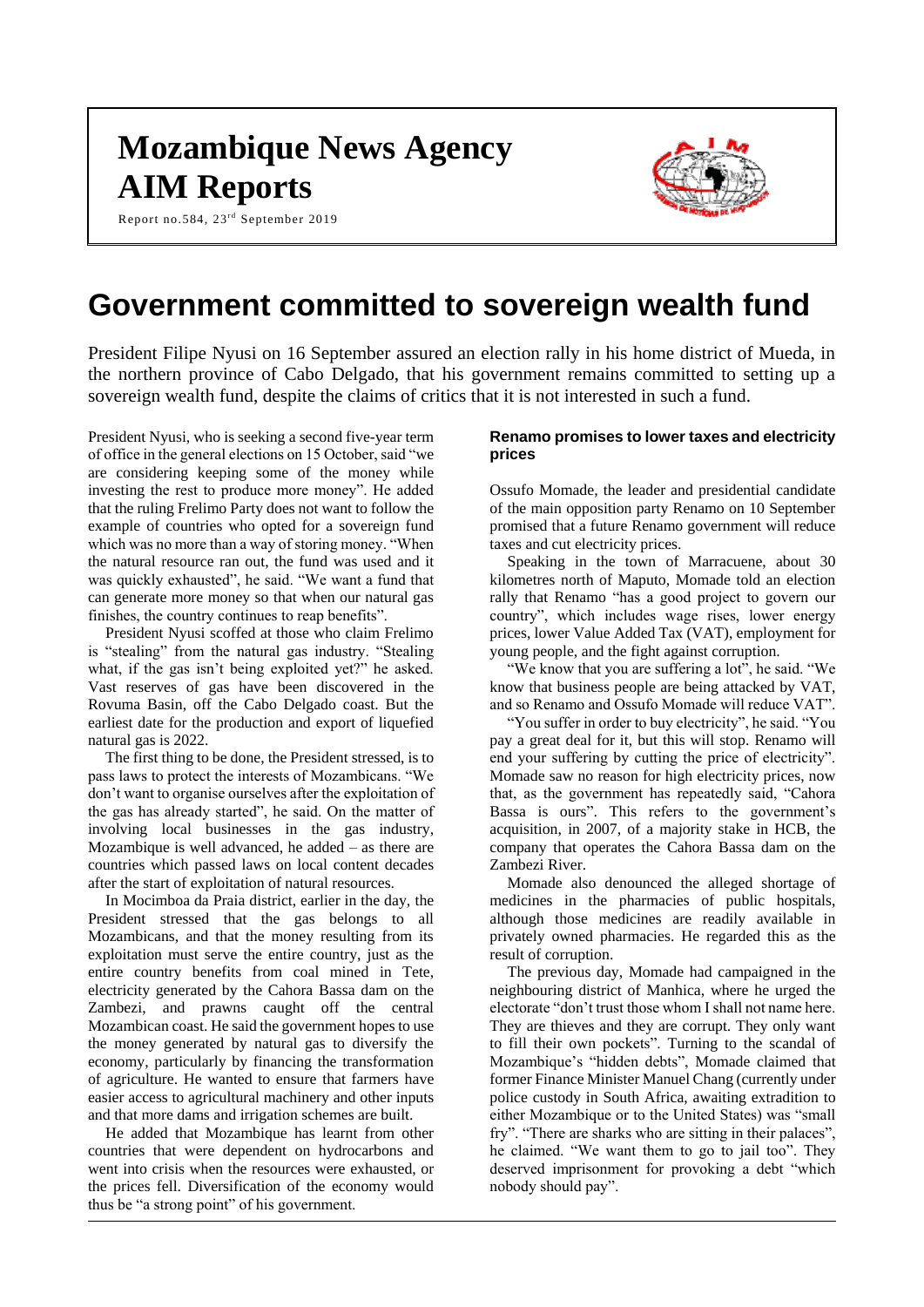#### **Simango campaigns along Nampula coastline**

The leader and presidential candidate of the Mozambique Democratic Movement (MDM), Daviz Simango, spent much of the weekend of 7 and 8 September at election rallies in Memba and Nacala districts, on the coast of the northern province of Nampula, trying to persuade the crowds that only with the MDM in power will their lives change for the better.

He pledged that the MDM will eliminate corruption in education and health, where users are obliged to pay illegal charges. "When a record is scratched, you throw it out", said Simango. "Frelimo is past its expiry date. We have to unite so that things change".

"Things are in your hands", he told his audience, "we have everything so that, on 15 October (the date of the general elections), we can say what we want as a people. Whether or not we, as young people, want to spend the next four or five years sleeping and waking up, without ever doing anything".

Simango said that the future of young people cannot be delayed. "The youth want jobs today, they want to work today", he declared. "We can't postpone the future of our youth because of the selfishness, arrogance and greed of some people. We want young people to feel that they own the country, and not to feel colonised in their own land. Young Mozambicans have to be the people who change the country".

#### **Police arrests over vandalising posters**

A court in the southern province of Inhambane has found a supporter of the ruling Frelimo Party guilty of destroying election posters of opposition parties, according to the spokesperson for the Inhambane Provincial Police Command, Juma Ali Dauto, cited in the "Mozambique Political Process Bulletin" on 10 September, which is published by the anti-corruption NGO, the Centre for Public Integrity (CIP).

The unnamed man was jailed for 15 days and ordered to pay a fine of five times the statutory minimum wage (22,335 meticais, equivalent to US\$363).

Three others, from the three main parties (Frelimo, and the two opposition parties, Renamo and the Mozambique Democratic Movement, MDM), have also been arrested in Inhambane for the same offence.

But in Maravia, in the western province of Tete, Renamo claimed it had been prevented from flyposting its election propaganda in the main street of the district capital, while in Milange, in Zambezia province, the Renamo political delegate, Antonio Dinal, claimed that it was only Renamo posters that are being ripped down.

The Bulletin also reports that in the Mulomwe area, in Mogincual district, in the northern province of Nampula, Renamo supporters armed with machetes blocked a road to deny entry to a Frelimo parade. A fight began but was broken up by the police.

The chairperson of the Tete Provincial Elections Commission (CPE), Ussumane Cassamo, told the Bulletin the Commission has received complaints from all three main parties, alleging aggression and violence.

#### **Araujo blames Frelimo for arson attack**

The mayor of the central city of Quelimane, Manuel de Araujo, who is also candidate of the main opposition party, Renamo, for governor of Zambezia province in the forthcoming general and provincial elections, on 21 September once again accused the ruling Frelimo Party of responsibility for the fire that swept through his mother's house on 16 September.

The fire severely damaged the house, in the Quelimane neighbourhood of Coalane. Araujo's mother, Ines Alculete, was not at home when the fire was started. According to the security guard, who was overpowered by the arsonists, five armed and masked men set the house on fire.

Speaking at a Renamo press conference in Quelimane, Araujo declared "it's not a secret for anyone that the only force that ordered this crime is the Frelimo Party, which is intolerant towards the opposition, and particularly towards Renamo".

He added that one of his brothers was assaulted in Inhassunge district, shortly after Araujo had been campaigning there. This time there are suspects, and Araujo said they have confessed, but the case has not yet been heard by a court, despite its urgent nature.

Araujo also noted that local and municipal authorities in Zambezia have illegally banned Renamo from using public spaces for its campaign. This, he said, had happened in the districts of Nicoadala, Milange, Maganja da Costa, Alto-Molocue, Gurue, and Mocuba.

Araujo denounced the allegedly partisan behaviour of the Zambezia police and claimed that the electricity supply was "systematically cut off" in places where Renamo was holding its rallies. (However, many of these rallies, addressed by Ossufo Momade have been televised by the independent station STV, and the electricity was clearly working).

Despite these incidents, Araujo drew a positive balance of the Renamo campaign in Zambezia so far, which encouraged the party to press ahead to score "victorious results on polling day".

"Even in the midst of many difficulties, we are encouraged to continue in this struggle to place Ossufo Momade in the Presidency of the Republic, and myself as Governor of Zambezia", Araujo said. "The huge crowds that follow us are an unequivocal expression of the popular will to impose the necessary change to deepen democracy".

#### **Inflation low in August**

The rate of inflation in Mozambique in August was 0.11 per cent, according to the latest figures from the National Statistics Institute (INE), drawn from the consumer price indices for the three largest cities (Maputo, Nampula and Beira). The August figure marks the end of a three month period of deflation. The average price levels fell by 0.31 per cent in May, 0.23 per cent in June, and 0.31 per cent in July.

The main price rises in August were for sweet potato (11.2 per cent), butter beans (3.6 per cent), dried fish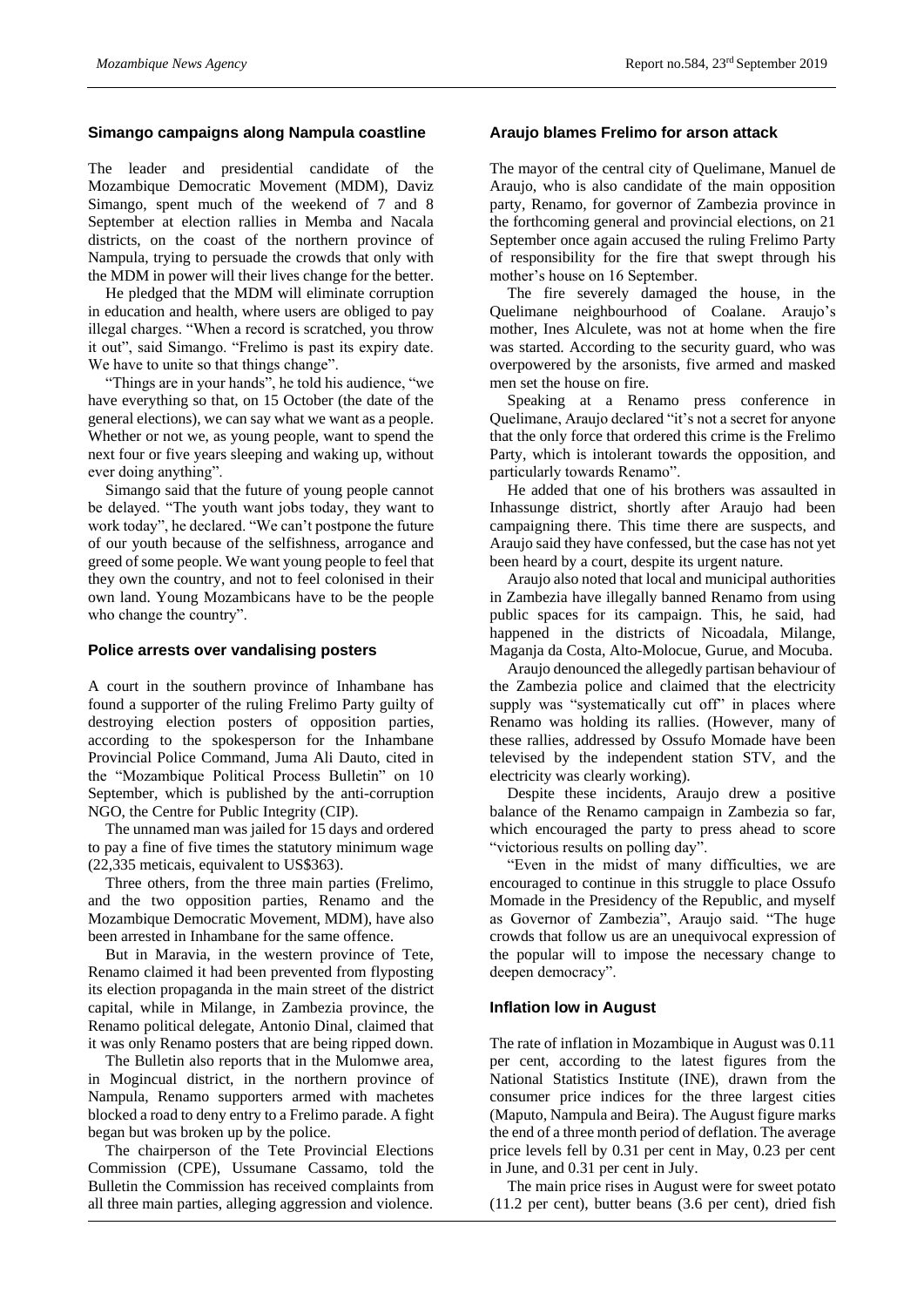(3.5 per cent), fresh fish (1.8 per cent), restaurant meals (1.1 per cent), and bread (0.5 per cent).

On the other hand, the prices of several other goods fell. The main price reductions were for onions (12.6 per cent), tomatoes (5.9 per cent), lettuce (4.8 per cent), cabbage (2.9 per cent), brown sugar (2.8 per cent), beef (1.8 per cent), and petrol (0.3 per cent).

Inflation from January to August was only 1.18 per cent. As the festive season approaches, towards the end of the year, the rate of inflation is bound to increase. But on current trends inflation for the entire year is likely to be well below five per cent.

The August inflation varied between the three cities. In Nampula, prices rose by 0.65 per cent, and in Beira by 0.21 per cent. But deflation continued in Maputo, where prices fell over the month by 0.19 per cent.

#### **Major biodiversity study in Chimanimani**

A biodiversity study in the Chimanimani National Reserve, in the central Mozambican province of Manica, near the border with Zimbabwe, has discovered over 1,000 animal and plant species, several of which may be new to science.

The survey was undertaken by the main wildlife conservation bodies in Mozambique, headed by the National Administration of Conservation Areas (ANAC). The two-week survey covered only a section of the Chimanimani Reserve, which has not previously been well studied.

A press release from ANAC and the other survey organisers said that the findings "underscore the importance of protecting this rich, biodiverse landscape from threats, including mining and logging".

The survey team found 42 species of mammals, 231 species of birds, 22 species of amphibians, 45 species of reptiles, over 450 insect and 176 plant species. "One bat species is believed to be new to Mozambique and one frog, one lizard and a bush cricket are believed to be new to science", announced the release.

"Within Chimanimani", it notes, "the unique combination of different altitudes, soils, rain and fire has resulted in a high level of endemism, especially in flora". "This conservation area as a whole", it continues, "has a critical role to play in the functioning of ecosystems over a wide area but faces land-use conversion pressures in its buffer zone. As a result, stewardship efforts are focused on preventing encroachment and safeguarding the integrity of the site".

The release cites Leonel Massicane, Warden of the Chimanimani National Reserve, warning "it is critical that threats to the landscape, including illegal mining, as well as poaching, logging and damaging agricultural practices are tackled so we can protect this unique landscape for generations to come".

The Reserve also plays an important role in local culture, the release adds, since its mountains have been inhabited for hundreds of years, and contain important historical sites, including Stone Age rock paintings, and ruins from the Great Zimbabwe era, dating back to the 14th and 15th centuries.

### **Work begins on new bridge on Licungo River**

Work on building a metallic bridge across the Licungo River in the central province of Zambezia, linking Namacurra district on the west bank, to Maganja da Costa, Mocubela and Pebane on the east, began on 17 September.

The Minister of Public Works, Joao Machatine, accompanied by Zambezia provincial governor Abdul Razak, laid the first stone.

The Mozambican government is financing the bridge, which will cost 914 million meticais (about US\$14.8 million) disbursed by the government's Road Fund. The contractor is the China Road and Bridge Corporation (CRBC), which also built the suspension bridge over the Bay of Maputo, linking the centre of the Mozambican capital to the outlying district of Katembe.

The bridge will be 925 metres long and seven metres wide. It should be completed within a year. The construction work will provide jobs for about 100 people.

The previous bridge was destroyed by massive flooding on the Licungo in early 2015. People from Pebane and Maganja da Costa districts who wanted to travel to Malei, on the Namacurra bank of the river, had to make an enormous detour to reach another river crossing. That journey, from Pebane, was 400 kilometres long and took seven hours.

Machatine said that, with the new bridge, the journey from Pebane to Malei would be cut to 120 kilometres, and from Maganja da Costa town to Malei, the distance would be just 50 kilometres.

The Minister explained that the scale of the damage to the bridge was such that "it required large sums of money for its repair. So the government drew up a technical solution that would be possible with the funds available. That solution involves the construction of this metallic bridge which will guarantee the flow of traffic".

He added that the government will continue seeking funds to build a conventional bridge at Malei.

The new bridge, he continued, was a further unequivocal demonstration of the government's efforts to improve conditions for the circulation of people and goods, and thus stimulate economic development.

Machatine believed that Namacurra, Maganja da Costa, Movubela and Pebane districts "will, thanks to this bridge, make a gigantic leap in income generation from the agricultural and fisheries potential they possess. With the bridge concluded, access to the main markets will be facilitated. The public will expand its income base, and the cost of living will fall substantially".

This is a condensed version of the AIM daily news service - for details contac[t pfauvet@live.com](mailto:pfauvet@live.com)

\_\_\_\_\_\_\_\_\_\_\_\_\_\_\_\_\_\_\_\_\_\_\_\_\_\_\_\_\_\_\_\_\_\_\_\_\_\_\_\_\_\_\_\_\_\_

\_\_\_\_\_\_\_\_\_\_\_\_\_\_\_\_\_\_\_\_\_\_\_\_\_\_\_\_\_\_\_\_\_\_\_\_\_\_\_\_\_\_\_\_\_\_